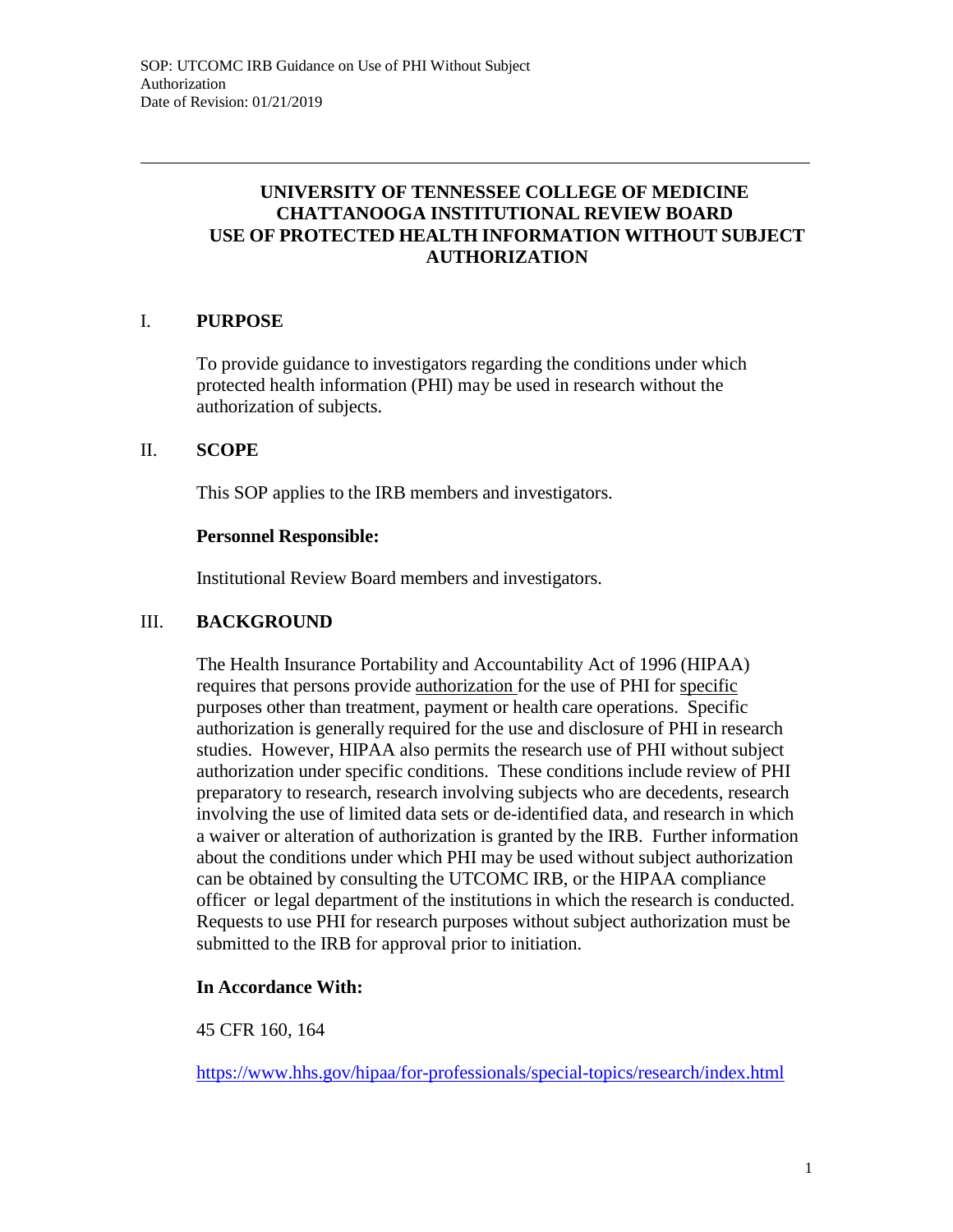*Compliance with this policy also requires compliance with state or local laws or regulations that provide additional protections for human subjects.*

### **Definitions:**

**De-identified data** means that the source material used by an investigator (as contrasted with the data as abstracted) does not include any of the following 18 categories of personal identifiers of individuals, or of the relatives, employers or household members of such individuals:

- (1) names;
- (2) all geographic subdivisions smaller than a state, including street address, city, county, precinct, and their equivalent geocodes, except for the initial three digits of a zip code if the geographic unit represented by these three initial digits contains more than 20,000 people;
- (3) all elements of dates (except year) for dates directly related to an individual, including birth date, admission date, discharge date, date of death, and all ages over 89 and all elements of dates indicative of age over 89, except that such ages and elements may be aggregated into a single category of age 90 or older;
- (4) telephone numbers;
- (5) fax numbers;
- (6) electronic mail addresses;
- (7) social security numbers;
- (8) medical record numbers;
- (9) health plan beneficiary numbers;
- (10) account numbers;
- (11) certificate/license numbers;
- (12) vehicle identifiers and serial numbers, including license plate numbers;
- (13) device identifiers and serial numbers;
- (14) web universal resource locators (URLs);
- (15) internet protocol (IP) address numbers;
- (16) biometric identifiers, including finger and voice prints;
- (17) full face photographic images and any comparable images; and
- (18) any other unique identifying number, characteristic, or code.

**Limited Data Set** means that the source material used by an investigator (as contrasted with the data as abstracted) does not include any of the following direct identifiers of the individual or of relatives, employers, or household members of the individual:

- (1) names;
- (2) postal address information, other than town or city, state and zip code;
- (3) telephone numbers;
- (4) fax numbers;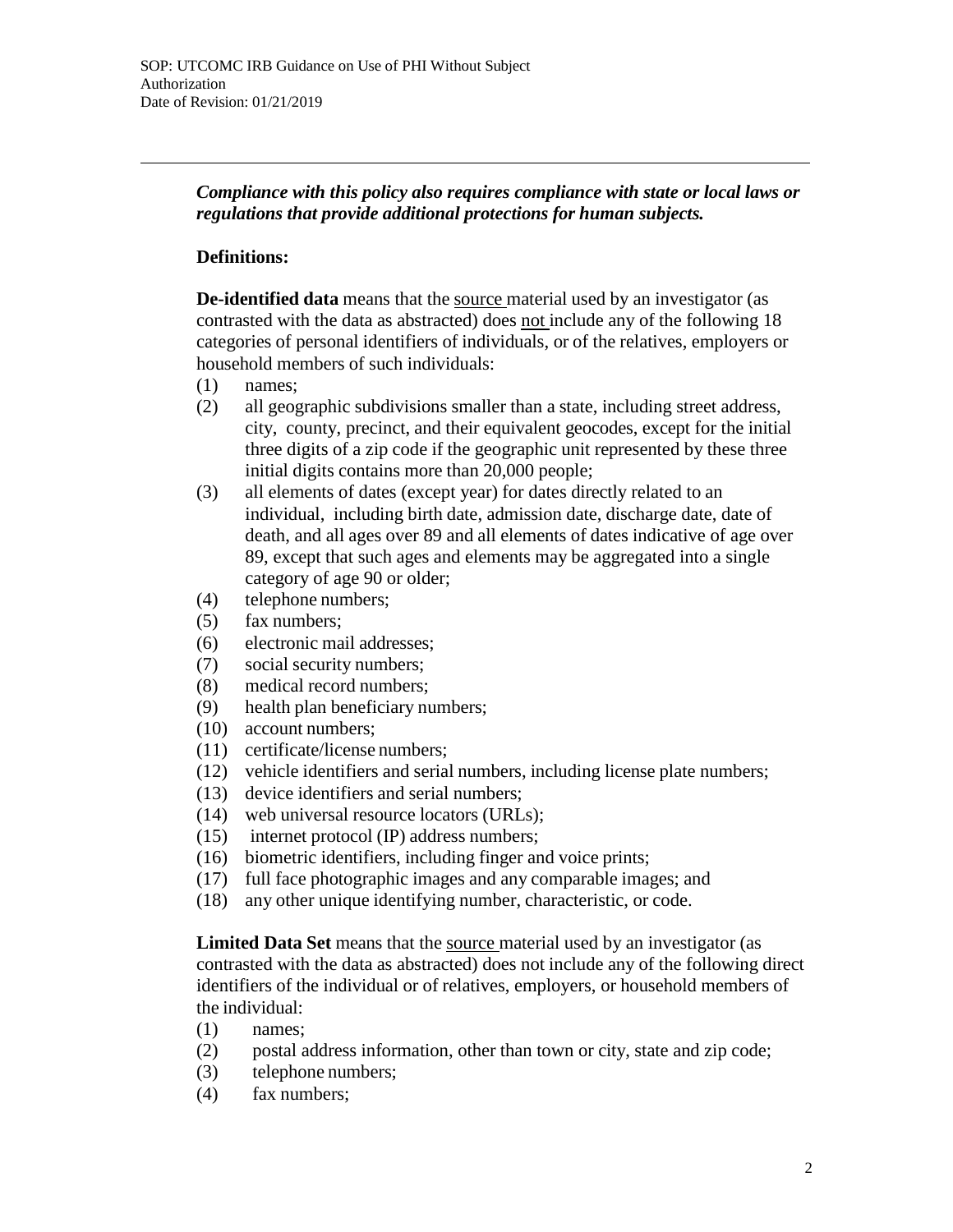- (5) electronic mail addresses;
- (6) social security numbers;
- (7) medical record numbers;
- (8) health plan beneficiary numbers;
- (9) account numbers;
- (10) certificate/license numbers;
- (11) vehicle identifiers and serial numbers, including license plate numbers;
- (12) device identifiers and serial numbers;
- (13) web universal resource locaters (URLs);
- (14) internet protocol (IP) address numbers;
- (15) biometric identifiers, including finger and voice prints; and
- (16) full face photographic images and any comparable images.

### IV. **PROCEDURES**

- 1. Any proposal for research use of PHI without the authorization of the subject must be submitted for IRB review using the Form 1 Application. Request for the research use of PHI without subject authorization will be approved only if one of the following regulatory categories applies:
	- a. The use and disclosure of PHI for research purposes qualifies for a waiver or alteration of subject authorization. Such research purposes include the use of PHI in identifying potential subjects for recruitment, in contacting potential subjects regarding study participation, and in conducting the study itself. The investigator must document the following conditions in the Initial Application Smart Form in IRBNet.
		- i. there is no more than minimal risk to the privacy of individual subjects based on the presence of the following elements: (a) an adequate plan to protect the identifiers from improper use and disclosure; (b) an adequate plan to destroy the identifiers at the earliest opportunity consistent with the conduct of the research and the IRB's research record retention policy unless there is a health or research justification for retaining identifiers after such time or such retention is otherwise required by law; and (c) an adequate written assurance that the PHI will not be reused or disclosed to any other person or entity, except as required by law, or for authorized oversight of the research study, or for other research for which the use or disclosure is permitted without authorization;
		- ii. it is not practicable to conduct the research without the waiver or alteration of the authorization requirement; and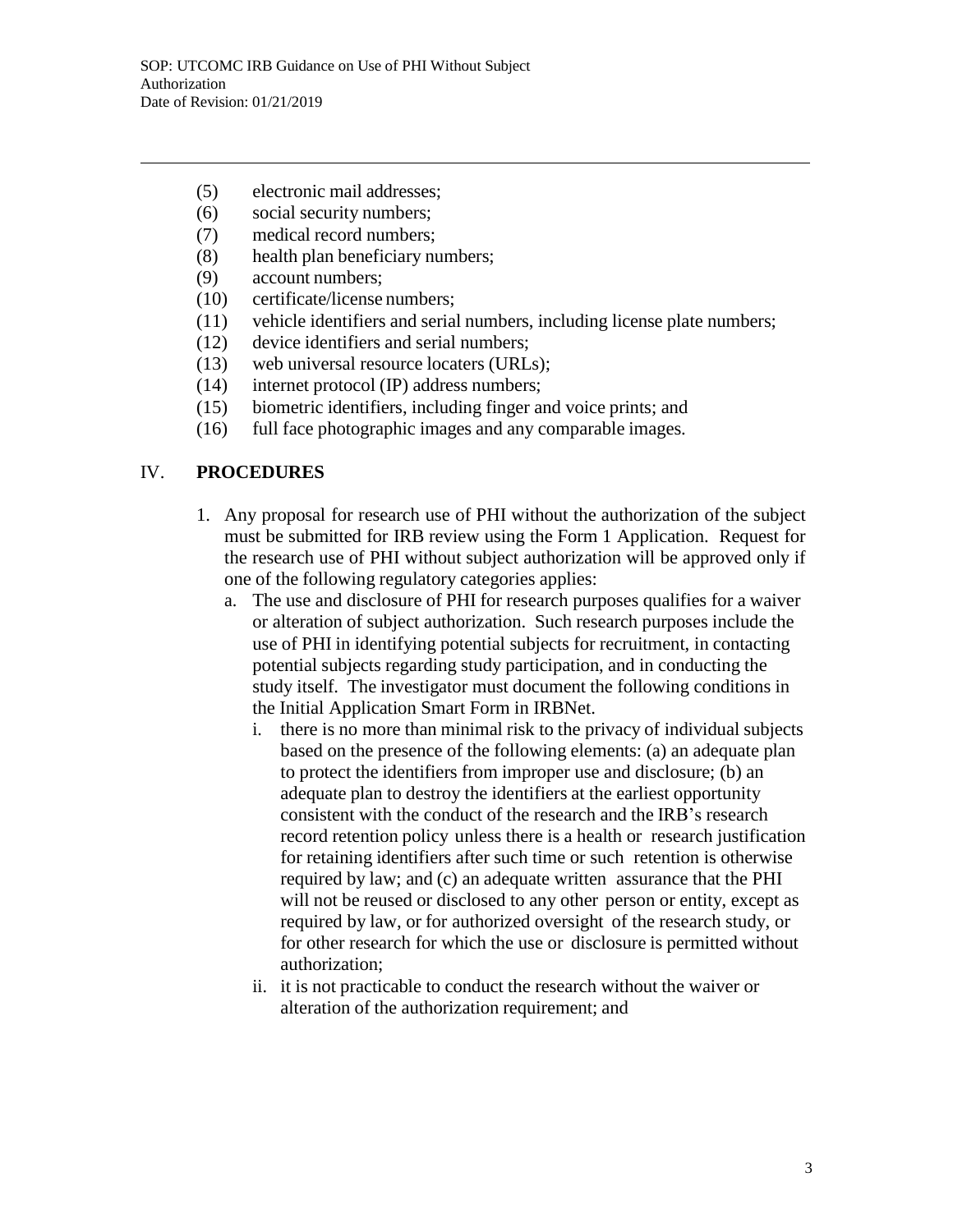- iii. it is not practicable to conduct the research without access to and use of the PHI for which the waiver or alteration of the authorization requirement is sought.
- b. All PHI to be used in the study is from deceased individuals. Qualification under this category requires that the researcher document the following:
	- i. the use or disclosure is sought solely for research on the PHI of decedents;
	- ii. adequate documentation exists that all subjects are deceased; and at the request of the covered entity from which the PHI is sought, documentation will be provided to it that all subjects are deceased; and
	- iii. use of the PHI is necessary for the research purposes. (Note: use of PHI from deceased individuals for research purposes is not allowed at Methodist Healthcare facilities when the study only targets deceased individuals.)
- c. The PHI to be used in the study involves a "limited data set." The investigator must address the following items:
	- i. the PHI used in the research excludes the 16 categories of direct identifiers necessary for the creation of a limited data set;
	- ii. a data use agreement, satisfying the requirements of the HIPAA regulations, has been reached with the entity holding the PHI;
	- iii. a copy of the data use agreement must be submitted with the application or prior to final IRB approval for the research use of PHI without the subject's authorization.
- d. The investigator's source materials (as contrasted with the data as abstracted) constitute "de-identified data" as defined in the HIPAA regulations. The investigator must address the following items:
	- i. it must be explained that the data has been determined to be deidentified either by a qualified and independent expert in biostatistics or by the exclusion from the data of all 18 categories of direct identifiers specified in the regulations;
	- ii. if the entity which maintains the health information will utilize a code or other means to re-identify the records, then it must be certified that the code or other means used to re-identify the records is not derived from or related to the individuals, or otherwise capable of being translated to identify individual subjects; and
	- iii. it must be verified that the entity maintaining the records will not disclose to the investigator the means used for re-identifying the records.
- e. The PHI will be used for a review preparatory to research. The investigator must document the following points:
	- i. the use or disclosure is being sought solely to review PHI as necessary to prepare a research protocol or for similar purposes preparatory to research;